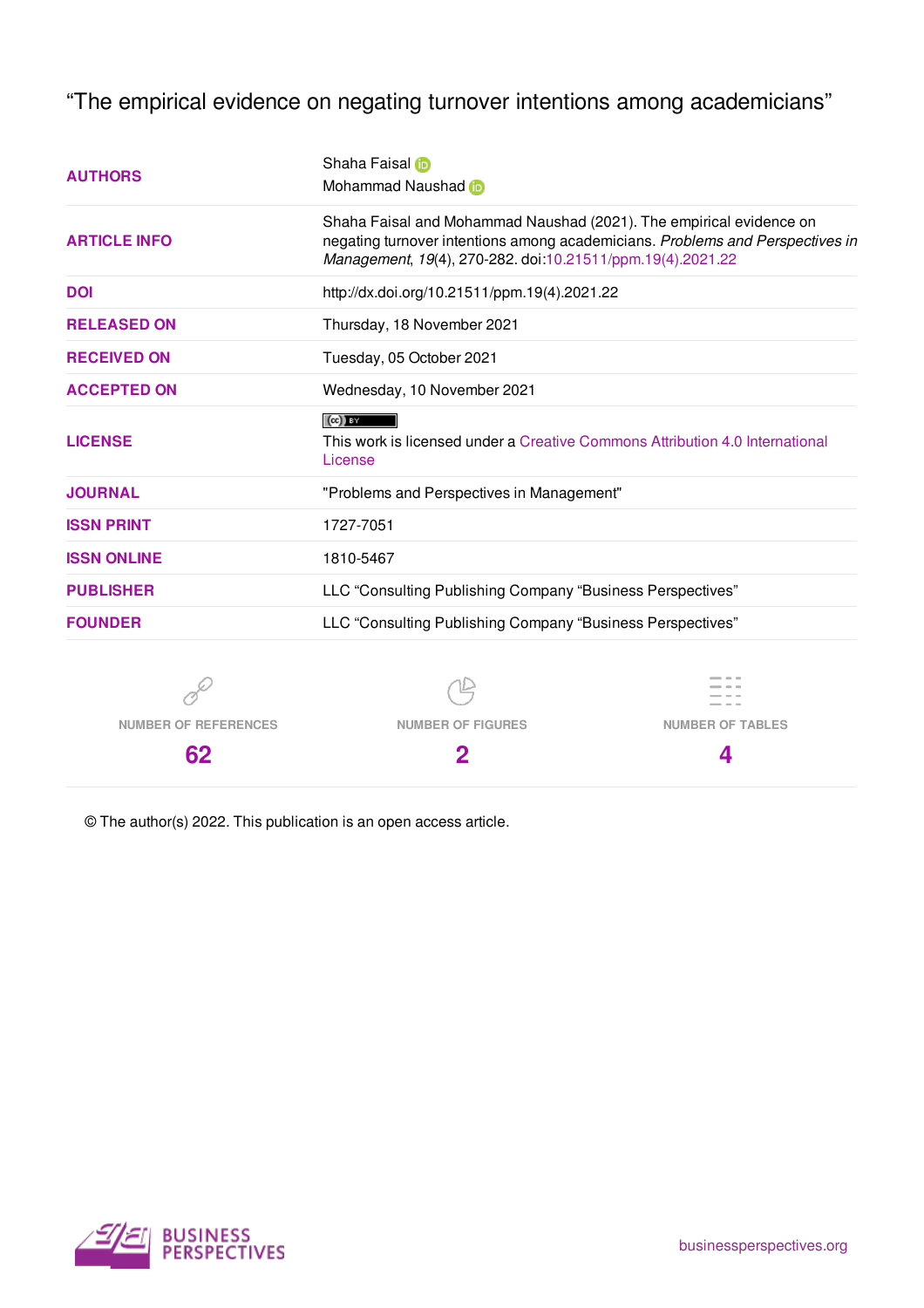

#### **BUSINESS PERSPECTIVES**

www.businessperspectives.org LLC "СPС "Business Perspectives" Hryhorii Skovoroda lane, 10, Sumy, 40022, Ukraine

**Received on:** 5th of October, 2021 **Accepted on:** 10th of November, 2021 **Published on:** 18th of November, 2021

© Shaha Faisal, Mohammad Naushad, 2021

Shaha Faisal, Ph.D., Assistant Professor, College of Business Administration, Prince Sattam Bin Abdulaziz University, Saudi Arabia. (Corresponding author)

Mohammad Naushad, Ph.D., Associate Professor, College of Business Administration, Prince Sattam Bin Abdulaziz University, Saudi Arabia.



This is an Open Access article, distributed under the terms of the Creative Commons Attribution 4.0 International license, which permits unrestricted re-use, distribution, and reproduction in any medium, provided the original work is properly cited.

**Conflict of interest statement:**  Author(s) reported no conflict of interest **Shaha Faisal** (Saudi Arabia), **Mohammad Naushad** (Saudi Arabia)

# The empirical evidence ON NEGATING TURNOVER intentions among **ACADEMICIANS**

#### **Abstract**

Employee turnover is a major concern for organizations. Specifically, among private business schools, it is proved to be one of the major impediments in carrying out academic activities. This phenomenon creates a conundrum for both college administrations and students. Therefore, each academic unit must work to minimize employee turnover. This study aims to identify the elements that influence academicians' turnover intentions and the ways to negate them. It used a random sample of 236 academicians (professors, assistant professors, associate professors, and lecturers) from various business schools in India. Exploratory factor analysis (EFA) and confirmatory factor analysis (CFA) were used to analyze the sample. In addition, the structural equation modeling (SEM) approach was used to examine the hypotheses. All variables studied had high loadings of 0.50 or more in CFA. The research model was shown to be fit on three important absolute fit indices: absolute, incremental, and parsimonious. The regression weights of hypotheses were also determined to be significant. The findings indicate that organizational support, compensation, and personnel management had a detrimental effect on turnover intentions at business schools. These results can be used by college administration and management in devising interventions that will assist them in retaining existing talented staff and avoiding the negative repercussions of future turnover.

**Keywords** turnover intention, retention, business school, academicians, organizational support

**JEL Classification** M12, D23, D29

## **INTRODUCTION**

High employee turnover is a serious issue as it is considered one of the significant determinants of poor organizational performance specifically in the education sector. In the education sector, the relationship between students and faculty is crucial. A high turnover or intention to quit becomes a significant hindrance for exemplary academic performance and reputation across a county. Apart from this, it is also cumbersome recruiting and training new employees and involves more budgetary implications (Bothma & Roodt, 2012; Roodt & Bothma, 1997; Robinson et al., 2014; Biron & Boon, 2013; Harhara et al., 2015; Jung et al., 2020; Faisal et al., 2020).

Good academicians are vital to any institution, mainly in business schools where faculties are in the central position in developing future human capital with good values. On the other side, before entering institutions, potential applicants look for the faculty profile as one of the significant determinants of business school selection. Therefore, management does not want to lose existing prominent faculty members. Business school academicians are invaluable assets for the development of a nation as they produce a competent professional workforce. Therefore, it is essential to determine the sig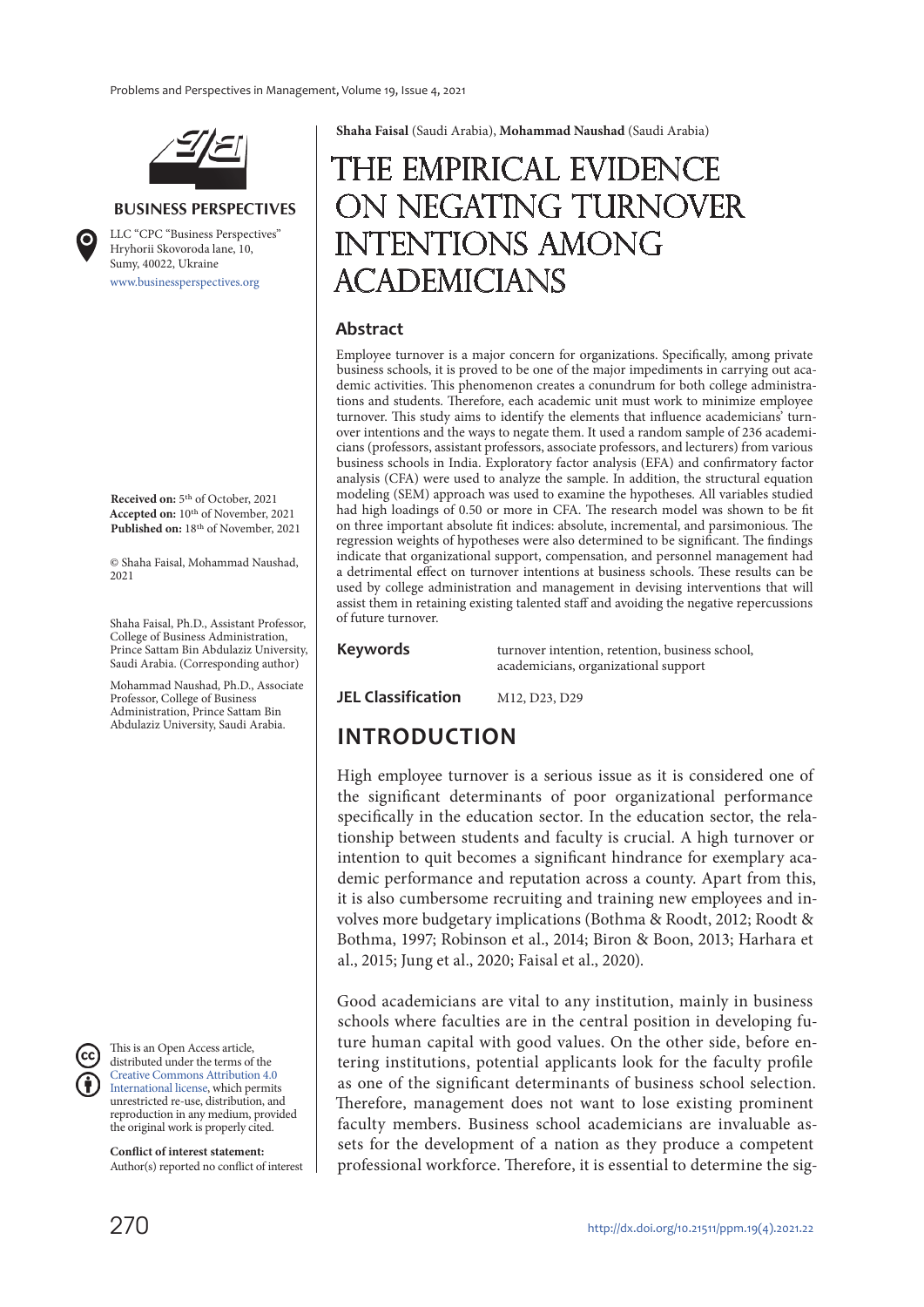nificant causes of turnover intentions to avoid it. Hence, the present study attempts to identify the significant antecedents of turnover intentions of various levels of academicians working in different private business schools.

Most of the available research on turnover intentions was conducted in the tourism and hospitality industry (Cho et al., 2009; Kim, 2014; Sims, 2007; Yang, 2008; Shi et al., 2021), healthcare and hospital institutions (Mosadeghrad et al., 2008; Kim & Kim, 2011; Hwang & Chang, 2009; Lee et al., 2013; Jacobs & Roodt, 2007; Jung et al., 2020; Yildiz et al., 2021), and pharmaceutical industry (Mishra & Bhatnagar, 2010; Anis et al., 2011; Nazim & Shahid, 2012). However, Saraih et al. (2017) and Rathakrishnan et al. (2016) researched turnover intentions in education institutions in the Malaysian context. Hofmann and Strobel (2020) studied how transparency in higher education affects the satisfaction level and turnover intentions of university professors. But no studies were conducted in the Indian context. Hence, there is a paucity of studies regarding turnover intentions, especially in business schools. Thus, managers need to know the attitude of employees well in advance. To assess or measure the employee intentions to quit or anticipated turnover, there is a need for the present study to explore different antecedents of turnover intention, especially for the private business schools where the turnover rate is higher in comparison to the public sector in India. This would provide input to higher-ups of organizations to react promptly before actual turnover. The study findings will contribute to the management of business schools in strategic formulation to minimize turnover intention and control the actual turnover of academic staff.

## **1. LITERATURE REVIEW AND HYPOTHESES**

#### 1.1. What is turnover intention?

Employee turnover intention is a situation when an employee decides to leave an organization voluntarily. Mobley (1977) investigated turnover intentions and explained different reasons employees leave an organization. Fishbein and Ajzen (1977) suggested that turnover intention is based on behavioral intentions. They identified that beliefs, attitudes, intentions, and behaviors are linked with each other in a chain form. So, beliefs influence attitudes, and attitudes influence intentions and then behavior. The job demands-resources (JD-R) model by Bakker and Demerouti (2007) and Bakker et al. (2004) is one of the most prominent models that rely on the association of job demand and resources with turnover intention. It also explains why an employee leaves an organization. In the case of high job demand, limited or absence of job resources directly affects employee motivation and leads to disengagement, which triggers turnover intentions.

Turnover can be voluntary or involuntary when an employee decides to leave the organization on his own or is forced to terminate the contract of employment. Employee turnover involved unneces-

sary direct costs (hiring, training, and compensation) and indirect costs (poor impact on employee motivation and losing the expertise of experienced employees) to organizations (Harhara et al., 2015). Turnover intention is a step-by-step process. First, an employee feels dissatisfied with the job, develops a thought process about quitting the job, estimates the cost of leaving the current job, looks for available alternatives, and finally decides to stay or quit after careful evaluation of all alternatives (Mobley, 1977). Turnover intentions are the predecessor of turnover as behavioral intentions predict the actual turnover (Bothma & Roodt, 2012; Mobley, 1977; Kim, 2014; Jeswani & Dave, 2012; McEntee et al., 2021). It was also argued that turnover intentions specify the employee attitude about the current job, and it is developed during a specific period after a complete thought process (Tett & Meyer, 1993; Chiu & Francesco, 2003). Turnover intentions give early signs of probable turnover. Therefore, management needs to take preemptive actions to overcome the probable loss of work because of turnover.

#### 1.2. Organizational support theory

According to Kurtessis et al. (2017), organizational support theory (OST) proposes that employees form a generalized perception concerning the extent to which an organization values their contributions and cares about their well-being. Employees work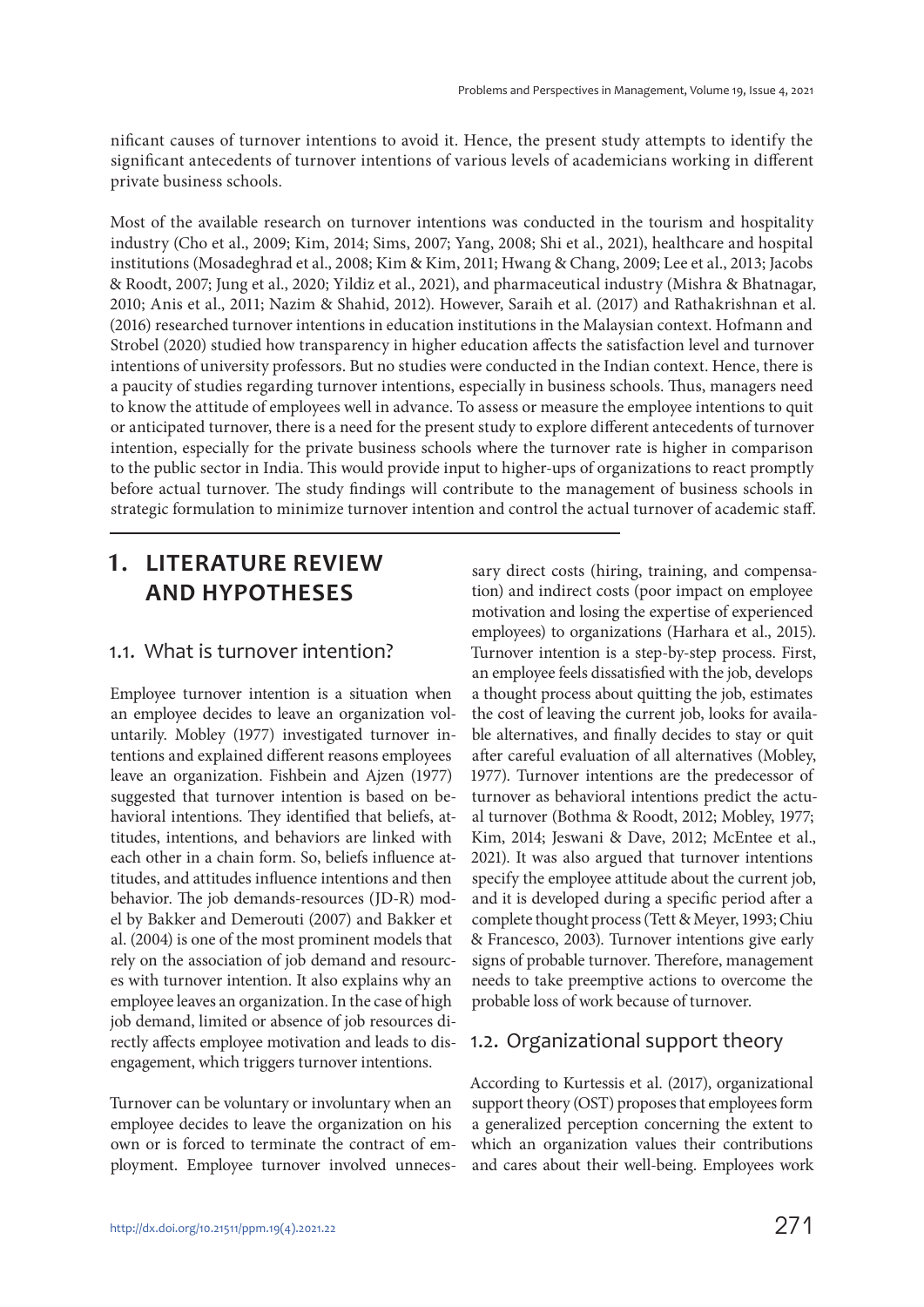with a positive attitude for organizations once they receive an anticipated level of support (Eisenberger et al., 1986). OST is based on the mutual relationship of employer and employee as their dedication towards organizations depends on tangible and socioemotional benefits received from organizations (Baran et al., 2012). Rhoades and Eisenberger (2002) reviewed 70 studies related to employee's beliefs after meta-analysis. They found that four types of treatment, such as fairness, supervisor support, organizational rewards, and favorable job conditions, are connected with perceived organizational support.

#### 1.3. Social exchange theory

The social exchange theory proposes that employee loyalty is connected to tangible benefits and social support from organizations (Cropanzano & Mitchell, 2005). Relationship with an organization depends on what efforts one puts and what benefits one receives, and the relationship will be better when derived benefits are more than cost (Rathakrishnan et al., 2016). Cole et al. (2002) identified that turnover intentions would increase if employees do not have good social exchange relationships with an organization, supervisor, work teams, and other employees in an organization. Hence, it is clear that employees positively contribute to an organization in exchange for desired benefits. In the absence of this, they react in the opposite direction and look for other alternatives, and finally quit the job.

#### 1.4. Equity theory

According to Adam (1963), equity theory means that employees maintain a balance between giving and receiving aspects with the organization and maintaining this balance with their colleagues. If employees do not find fair treatment or equality from an organization, that creates distress among them and consequences of negative behavior like turnover intentions or actual quit of the job. Equity theory motivates an individual to compare own ratio of input and output to others (Ryan, 2016).

#### 1.5. Compensation and turnover intentions

Compensation is considered the most prominent factor of continuance or discontinuance of employment with an organization. Retention of employees highly depends on the compensation. This is also applicable to different academicians of private business schools as there is a scarcity of jobs in government colleges and universities. Therefore, masses of academicians rely on employment only in these private colleges. Although only a few institutions pay as per government norms, compensation is the most dominant factor and keeps embedded with jobs. Once they got reasonable jobs with a good salary, they want to stay with it. Rathakrishnan et al. (2016) describe that when lecturers feel that they are not paid fairly, they feel dissatisfaction and move to other universities for better packages. So, it is well-understood that compensation is one of the reasons for leaving an organization.

### 1.6. Organizational support and turnover intentions

Perceived organizational support (POS) generates positive outcomes in the form of job satisfaction, affective commitment, and decreased withdrawal behavior of employees (Rhoades & Eisenberger, 2002). Antecedents of POS are organizational justice (DeConinck & Johnson, 2009; Ambrose & Schminke, 2003) and supervisory support (Settoon et al., 1996; DeConinck, 2010). Once an organization encourages employees for their excellent work and provides adequate facilities along with appropriate financial benefits, employees' probability of stay in an organization increased. Apart from those adequate opportunities to learn which prospects keep employees attached to an organization. Many studies found a negative relationship between perceived organizational support and turnover intentions (Allen et al., 2003; DeConinck & Johnson, 2009; DeConinck, 2010; Oladunmoye, 2017; Randall et al., 1999).

### 1.7. Personnel management and turnover intentions

Personnel management emphasizes the development of employees through effective hiring and finally engenders a valuable workforce for the organization. It also focuses on fair recruitment as well as a promotion system. Employee anticipation of transparency and fairness at a workplace is termed as organization fairness. It also establishes a sense of equality among employees, which leads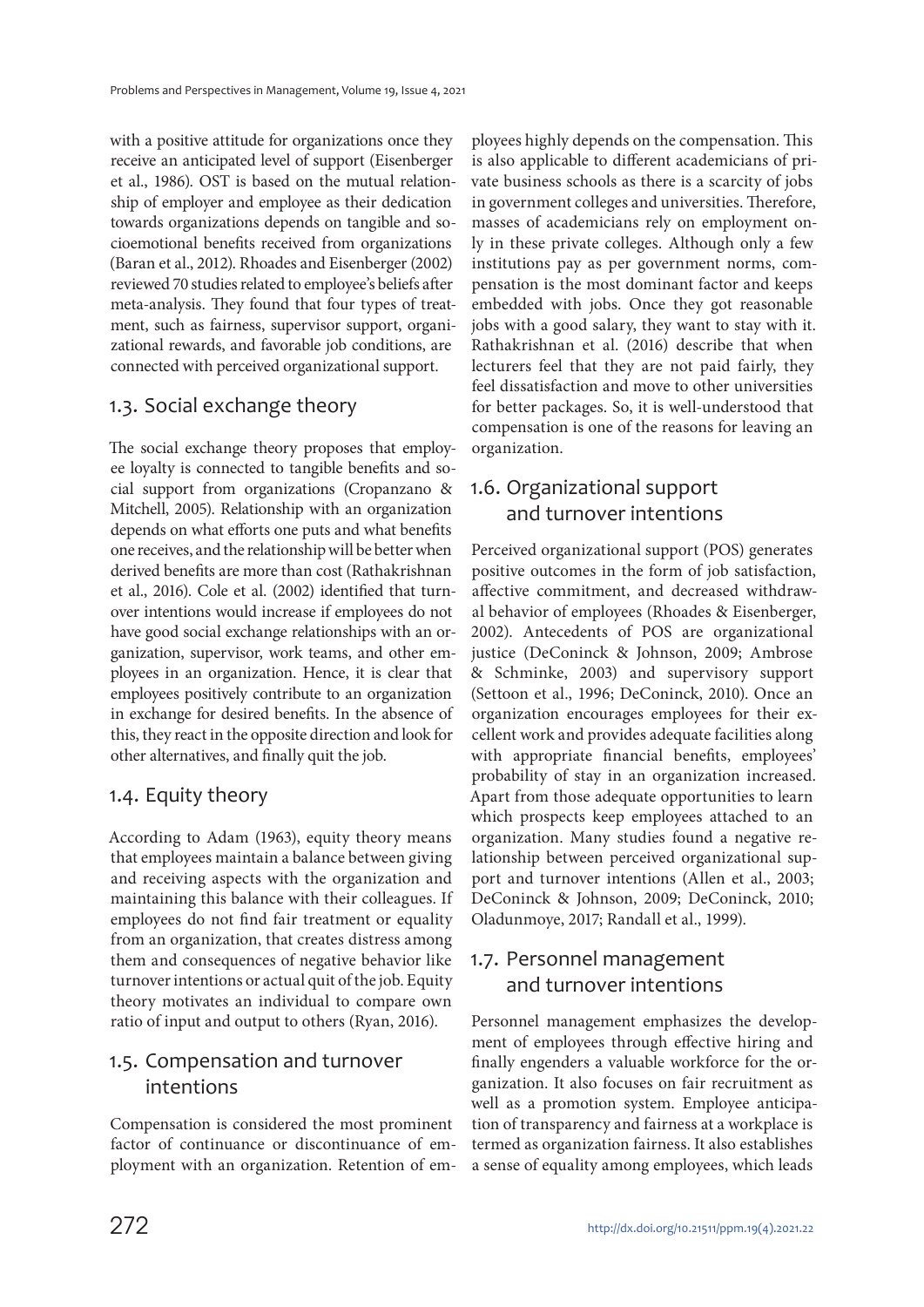to the accomplishment of organization and individual goals. Organizational fairness boosts organizational performance and promotes employee well-being (Cohen-Charash & Spector, 2001). Choi and Rainey (2014) described that the concept of organizational fairness is close to procedural justice. Procedural justice ensures fairness of processes adopted for decision-making (Greenberg, 1987). A high level of organizational fairness and diversity management leads to the enhancement of employee overall job satisfaction (Choi & Rainey, 2014). Procedural justice leads to job satisfaction, and employees positively interpret the organization (Cohen-Charash & Spector, 2001). Griffeth et al. (2000) found a negative relationship between procedural justice and turnover intentions. Alam and Asim (2019), Mobley (1977), and Price and Muller (1986) established a link between turnover intentions and job satisfaction. That is why the implication of organizational fairness practices reduces turnover intentions of a workforce. Being in the ethical profession of teaching, faculties also want fairness in the workplace. Amporful et al. (2018) found that if academicians are fairly treated in terms of their salary and promotion, their motivation for work will be higher. To accommodate the aforementioned discussions and pave the way for theoretic frameworks, the following hypotheses are proposed:

 $H_i$ : : A fairly good compensation package negates turnover intentions.

- $H_{\sim}$ : A fairly good compensation package is positively associated with organizational support.
- $H<sub>1</sub>$ : A fairly good compensation package is positively associated with personnel management.
- $H_{\ddot{\sigma}}$ : Organizational support negates turnover intentions.
- $H$ : : Personnel management negates turnover intentions.
- $H_{\sigma}$ : Organizational support is positively associated with personnel management.

Figure 1 depicts the theoretical model that emerged in this study.

## **2. DATA AND METHODOLOGY**

The study is based on primary data collected from academicians (professors, assistant and associate professors, and lecturers) from private business schools in the National Capital Region (NCR) of India. A Google Form was created, and links were sent to around 350 people (male and female) working as faculty members. A total of 260 responses were collected, out of which 24 responses were removed. Only 236 responses were utilized for the final analysis.



**Figure 1.** Research model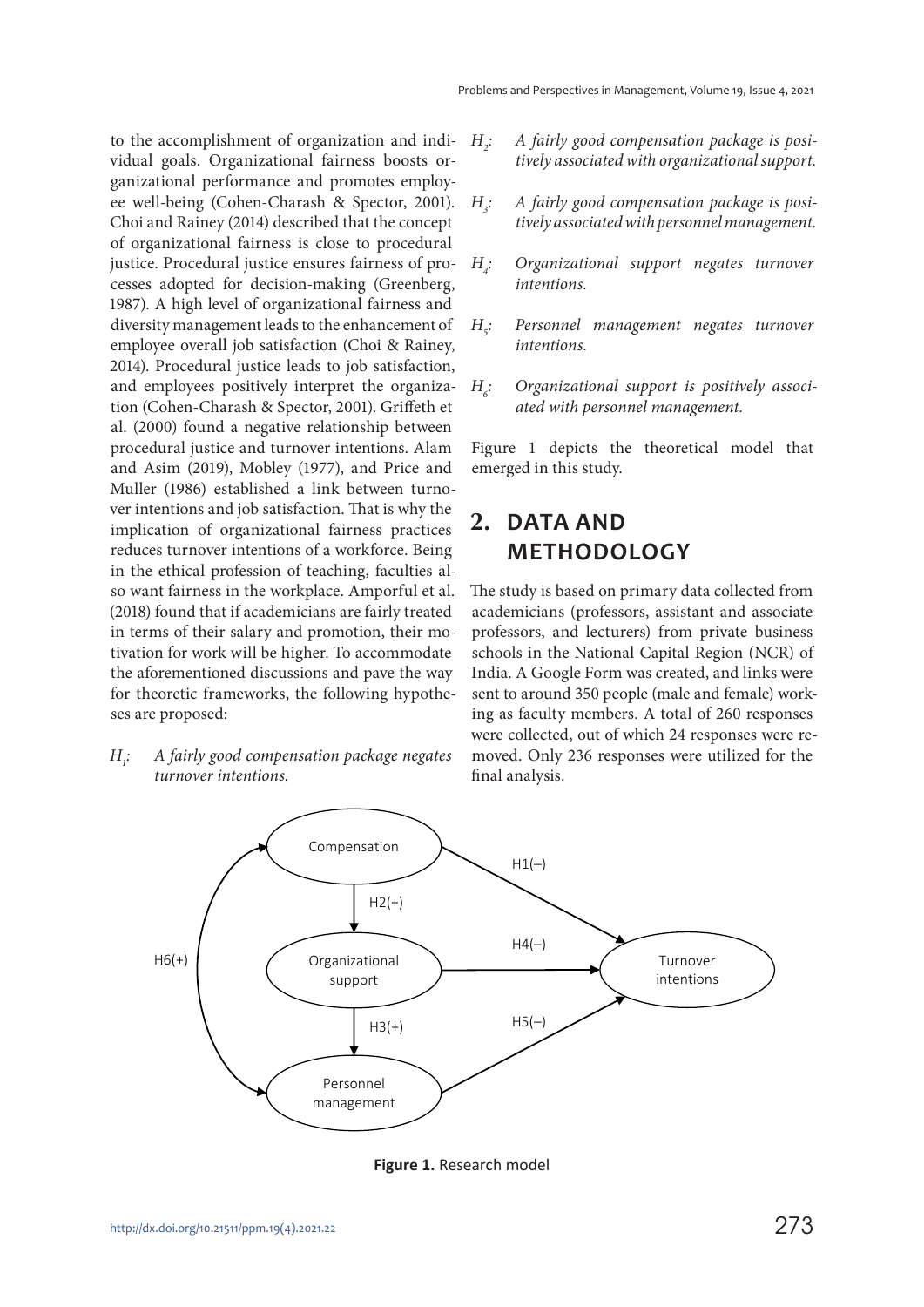#### 2.1. Measurement scales

A broad pool of survey items used in the questionnaire was explored based on the literature review. The final survey instrument was carved by adopting four constructs from various sources. Turnover intention is measured using a 4-item scale adopted from Malek et al. (2018). Compensation satisfaction is measured using a 4-item scale by Kim (2014) while organizational support and personnel management are measured using a 8-item scale by Kim (2014). Overall there were 24 items in the final questionnaire, which were framed on a fivepoint Likert scale, where 5 meant "strongly agree", and 1 – "strongly disagree".

#### 2.2. Data embodiment and analytical tools

Data thus collected was firstly refined for analysis. Outliers were detected using interquartile range and box plotting using SPSS. The identified outliers were removed. The study is interested in exploring how a positive construct negates the impact of a negative construct. Therefore, positive constructs like organizational support,

**Table 1.** Demographics of the sample (*N* = 236)

personnel management, and compensation satisfaction were reverse coded. The final analysis was done firstly by conducting an exploratory factor analysis using the maximum likelihood extraction method rotated on a Promax rotation method. Factors with a threshold of  $\leq 40$ and below were removed. The factors thus obtained were confirmed by confirmatory factor analysis using AMOS.

#### 2.3. Demographics of the sample

The demographics section of the questionnaire includes gender, age, marital status, experience, highest qualification, etc. The demographic details of the sample are presented in Table 1.

Most of the respondents in the present study are males (154), hold the position of assistant professor – 138 (58.47 %), followed by associate professor – 50 (21.9%), professor – 28 (11.86%), and lecturer – 20 (8.47%). The majority of respondents were married – 199 (84.32 %) and were 31-40 years old – 105 (44.49%). Thus, demographic details specify that the data collected for the present study is representative in nature.

|                                          |                     |               | Source: Authors' compilation. |
|------------------------------------------|---------------------|---------------|-------------------------------|
| <b>Particulars</b>                       |                     | <b>Number</b> | Percentage                    |
|                                          | Lecturer            | 20            | 8.47                          |
|                                          | Assistant professor | 138           | 58.47                         |
| Position                                 | Associate professor | 50            | 21.19                         |
|                                          | Professor           | 28            | 11.86                         |
|                                          | Male                | 154           | 65.25                         |
| Gender                                   | Female              | 82            | 34.75                         |
|                                          | Married             | 199           | 84.32                         |
| Marital status                           | Unmarried           | 37            | 15.68                         |
|                                          | $21-30$             | 49            | 20.76                         |
|                                          | $31 - 40$           | 105           | 44.49                         |
| Age                                      | 41-50               | 67            | 28.39                         |
|                                          | 51 and above        | 15            | 6.36                          |
|                                          | $1 - 3$             | 115           | 48.73                         |
|                                          | $4 - 6$             | 52            | 22.03                         |
| Experience with the current organization | $7-9$               | 24            | 10.17                         |
|                                          | 10 and above        | 45            | 19.07                         |
|                                          | $1 - 5$             | 44            | 18.64                         |
|                                          | $6 - 10$            | 52            | 22.03                         |
| Overall job experience                   | $11 - 15$           | 63            | 26.69                         |
|                                          | 16 and above        | 77            | 32.63                         |
|                                          | Postgraduate        | 121           | 51.27                         |
| Education                                | Ph.D.               | 115           | 48.73                         |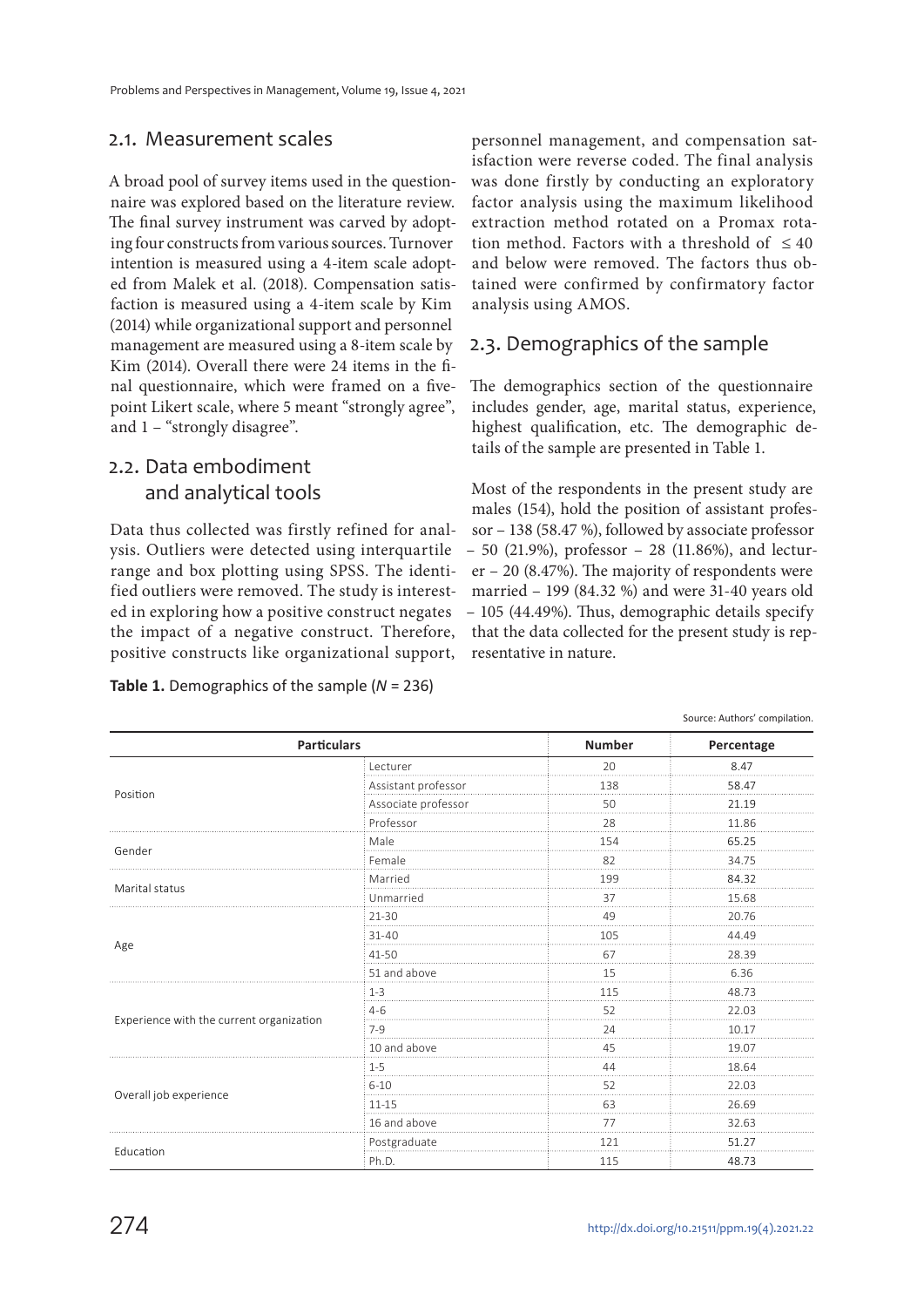#### **3. RESULTS**

#### 3.1. Measurement model

The measurement model manifests the relationship between observed variables and latent variables. The value of factor loadings, composite reliability (CR) measures, and average variance extracted (AVE) was used to access the convergent validity test (Table 2). The rule of thumb for acceptable value for any factor loading is that factor value must be more than a threshold limit of 0.50 (factor loading > .50) (Bagozzi et al., 1991). CR value more than 0.70 ( $CR \ge 0.70$ ) and AVE value more than 0.50 ( $AVE \ge 0.50$ ) are acceptable; it is recommended by Hair et al. (2013), Hair et al. (2016), and Forner and Larker (1981).

The validity results show that all the items taken for final confirmatory factor analysis (CFA) indicate a value of factor loading more than 0.50  $(≥ 0.50)$  except for PM4 and PM5, which are the nearest to the acceptable threshold limit. The personnel management scale was an 8-item scale initially adopted for the study, but 5 items were dropped due to low factor loading or because of cross-loadings. Though PM4 and PM5 have low

|  |  | Table 2. Construct validity and reliability |  |
|--|--|---------------------------------------------|--|
|--|--|---------------------------------------------|--|

loadings, they have been utilized for final CFA to maintain the relevancy of a scale. The organizational support construct obtained a CR value of 0.902 (0.902  $> 0.70$ ) and AVE value of 0.649  $(0.649 > 0.50)$ . Compensation satisfaction shows a CR value of 0.878 (0.878 > 0.70) and AVE value of 0.593 (0.593 > 0.50). Personnel management shows a CR value of 0.638 (near the threshold limit of 0.70), and AVE value of 0.372 (i.e. below the threshold limit). However, turnover intentions show a CR value of  $0.880$   $(0.880 > 0.70)$  and AVE value of 0.650 (0.650 > 0.50). Therefore, almost all the observed constructs are reliable and valid.

#### 3.2. Goodness of fit model indices

The robust approach to determine the goodness of fit for the model lies on several criteria. To access the goodness of fit of the measurement model comprehensively, the study has adopted the three categories of measurement fit indicators, namely absolute fit, incremental fit, and parsimonious fit measurement. The rule of thumb for these indicators is vastly mentioned in the literature. Table 3 indicates the details of the values required to be fit.

| <b>Variables</b>             | Code             | <b>Items description</b>                                                                          | <b>Factor loadings</b> | <b>CR</b> | <b>AVE</b> |
|------------------------------|------------------|---------------------------------------------------------------------------------------------------|------------------------|-----------|------------|
| Organizational support       | OS <sub>1</sub>  | An organization tries to make my job as interesting as<br>possible.                               | 0.691                  |           |            |
|                              | OS <sub>2</sub>  | An organization is willing to help its employees.                                                 | 0.587                  |           |            |
|                              | OS4              | An organization has the proper environment for me to<br>perform my job to the best of my ability. | 0.736                  | 0.902     | 0.649      |
|                              | OS <sub>6</sub>  | An organization sees to value my contribution at work.                                            | 0.735                  |           |            |
|                              | OS7              | An organization provides adequate opportunities for me<br>to improve my ability.                  | 0.652                  |           |            |
|                              | COM1             | I am adequately paid.                                                                             | 0.533                  |           |            |
|                              | COM <sub>2</sub> | My salary is relatively high compared to other<br>organizations in the same field.                | 0.658<br>0.789         |           | 0.593      |
| Compensation<br>satisfaction | COM3             | An organization provides an adequate monetary reward<br>for my accomplishment.                    |                        |           |            |
|                              | COM4             | An organization provides adequate non-monetary<br>rewards for my accomplishment.                  | 0.869                  |           |            |
| Personnel management         | PM4              | An organizational situation is not limited to doing a<br>better job.                              | 0.453                  |           |            |
|                              | PM <sub>5</sub>  | An organization considers individual character when<br>distributing job tasks.                    | 0.412                  | 0.638     | 0.372      |
|                              | PM <sub>6</sub>  | An organization has relatively high name recognition.                                             | 0.742                  |           |            |
| Turnover intentions          | T11              | I have searched for another job.                                                                  | 0.761                  |           |            |
|                              | TI2              | I plan on quitting this job within the next year.                                                 | 0.854                  |           |            |
|                              | TI3              | It would not take much to make me leave this<br>0.707<br>organization.                            |                        | 0.880     | 0.650      |
|                              | T <sub>14</sub>  | I will probably look for a new job next year.                                                     | 0.900                  |           |            |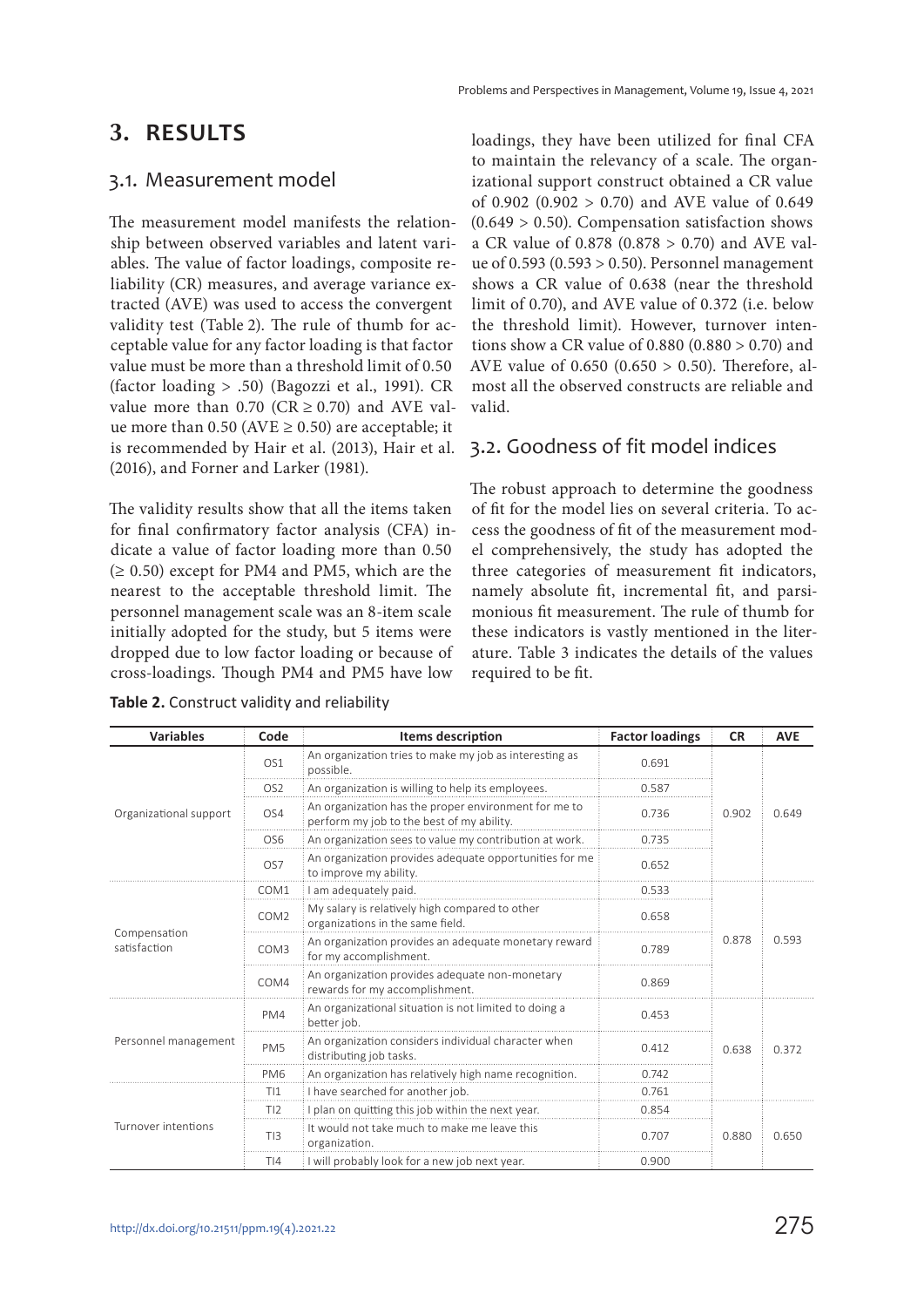| <b>Statistic measurement</b> | <b>Test indices</b> | <b>Standard estimation</b><br>values | <b>Results</b> | <b>Model fit verification</b> |
|------------------------------|---------------------|--------------------------------------|----------------|-------------------------------|
|                              | <b>RMSEA</b>        | < 0.07                               | 0.067          | Absolute fit                  |
|                              | GFI                 | > 0.90                               | 0.900          | Good fit                      |
| Absolute fit measurement     | AGFI                | > 0.90                               | 0.864          | Good fit                      |
|                              | CMIN/df             | < 3.84                               | 2.050          | Good fit                      |
|                              | <b>NFI</b>          | > 0.90                               | 0.906          | Good fit                      |
|                              | RF.                 | $\geq 0.90$                          | 0.887          | Good fit                      |
| Incremental fit measurement  | IFI                 | >0.90                                | 0.950          | Good fit                      |
|                              |                     | > 0.90                               | 0.939          | Good fit                      |
|                              | CEI                 | > 0.90                               | 0.949          | Good fit                      |
| Parsimonious fit measurement | PNFI                | > 0.50                               | በ 753          | Good fit                      |
|                              | PCEI                | > 0.50                               | 0.789          | Good fit                      |
|                              | PGFI                | > 0.50                               | 0.664          | Good fit                      |
|                              | P Close             | $\geq 0.05$                          | 0.014          | Close fit                     |

**Table 3.** The goodness of fit statistics

The root mean square of approximation (RMSEA) is 0.067, a value less than 0.07 (0.067  $\leq$  0.07), stressing the absolute fit of the model. Further, the study found the goodness of fit index (GFI) is 0.90, a value above or equal to  $0.90$  ( $0.90 \le 0.90$ ), the adjusted goodness of fit index (AGFI) is 0.864, a value above or equal to 0.900 (0.864  $\leq$  0.90) and Chi-Square  $(\chi^2)$  is 2.050 (2.050  $\leq$  3.84), emphasizing a good fit. Additionally, the relative fit measurement of the incremental fit measurement indices that are elucidated by the normal fit index (NFI), relative fit index (RFI), incremental fit index (IFI), Tucker Lewis index (TLI), and comparative fit index (CFI) are 0.906, 0.887, 0.950, 0.939, and 0.949 respectively. All the indices under the incremental fit measurement are greater than the threshold limit of 0.90. Furthermore, the parsimonious fit measurement indices are illustrated by the parsimonious normed fit index (PNFI), parsimonious comparative fit index (PCFI), parsimonious goodness of fit index (PGFI), and P Close and show values of 0.753, 0.789, 0.664, and 0.014, respectively. This indicates that all the values are above the threshold limit except for the P Close value that seems to be lacking but that satisfies the assumption of close fit of the model. The above indices comprehensively indicate that the overall model is fit and suitable, and no further modifications are required. Therefore, the estimation of the model can be made conveniently.

#### 3.3. Estimation model

Before delving into the hypothesis acceptance/rejection part of the study, it is implied to discuss the

model estimations for the study. The structural equation model (SEM) has been estimated by taking all the variables together. Figure 2 shows the results of the estimation model. Where for COM, the standardized regression weights were between 0.84 (COM2) and 1.05 (COM3). The square loadings were between 0.31 and 0.61. In the case of TI, the standardized regression weights were between 1.00 (TI1) and 1.32 (TI2). The square loadings were between 0.25 and 0.59, respectively. For OS, the standardized regression weights were between 1.00 (OS1) and 1.21 (OS2). Its square loadings were between 0.25 and 0.41, respectively. While in the case of PM, the standardized regression weights were between 1.00 (PM4) and 1.35 (PM5). The square loadings were between 0.41 and 0.48, respectively.

#### 3.4. Hypotheses testing

The rule of thumb to proceed is that CR (critical ratio) must be greater than 1.96 ( $CR > 1.96$ ), and the probability value must be less than 0.05 ( $p <$ 0.05) (Byrne, 2010). Table 4 shows the estimation values and other essential statistics required for hypothesis testing.

|  | Table 4. Regression weights of estimation |  |  |
|--|-------------------------------------------|--|--|
|--|-------------------------------------------|--|--|

| <b>Hypotheses</b>            | Estimate | S.E. | C.R.  | р   |
|------------------------------|----------|------|-------|-----|
| $COM \leftrightarrow \top I$ | 279      | .054 | 5.130 | *** |
| $COM \leftrightarrow OS$     | .505     | .067 | 7542  | *** |
| $COM \leftrightarrow PM$     | 210      | 043  | 4.835 | *** |
| $TI \leftrightarrow OS$      | .345     | 054  | 6406  | *** |
| $TI \leftrightarrow PM$      | -144     | .035 | 4.098 | *** |
| $OS \leftrightarrow PM$      | -234     | .043 | 5.478 | *** |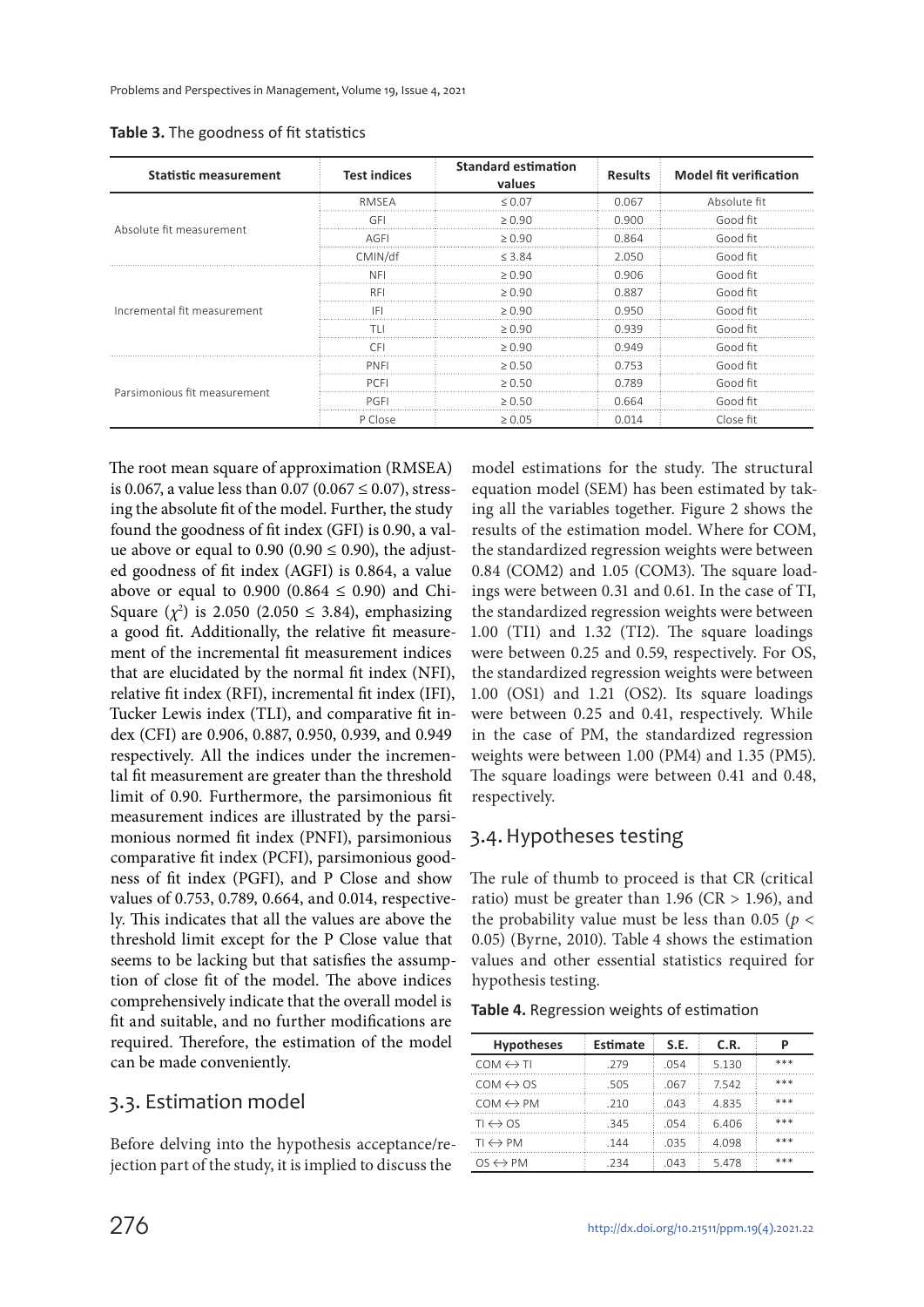

**Figure 2.** Standardized estimates for the model

The results for  $H_{1}$  indicate that a good compensation package (COM) negatively relates with turnover intentions (TI) with  $t$ -value = 5.130, which is greater than the table value where  $t = 5.130$  > 1.967, and probability value ( $p$ -value) of 0.000 < 0.05. It infers that a good compensation will lead to reducing turnover intentions. Notably, all three variables of study except for turnover intentions are coded reverse to make the interpretation more convenient and easy to understand.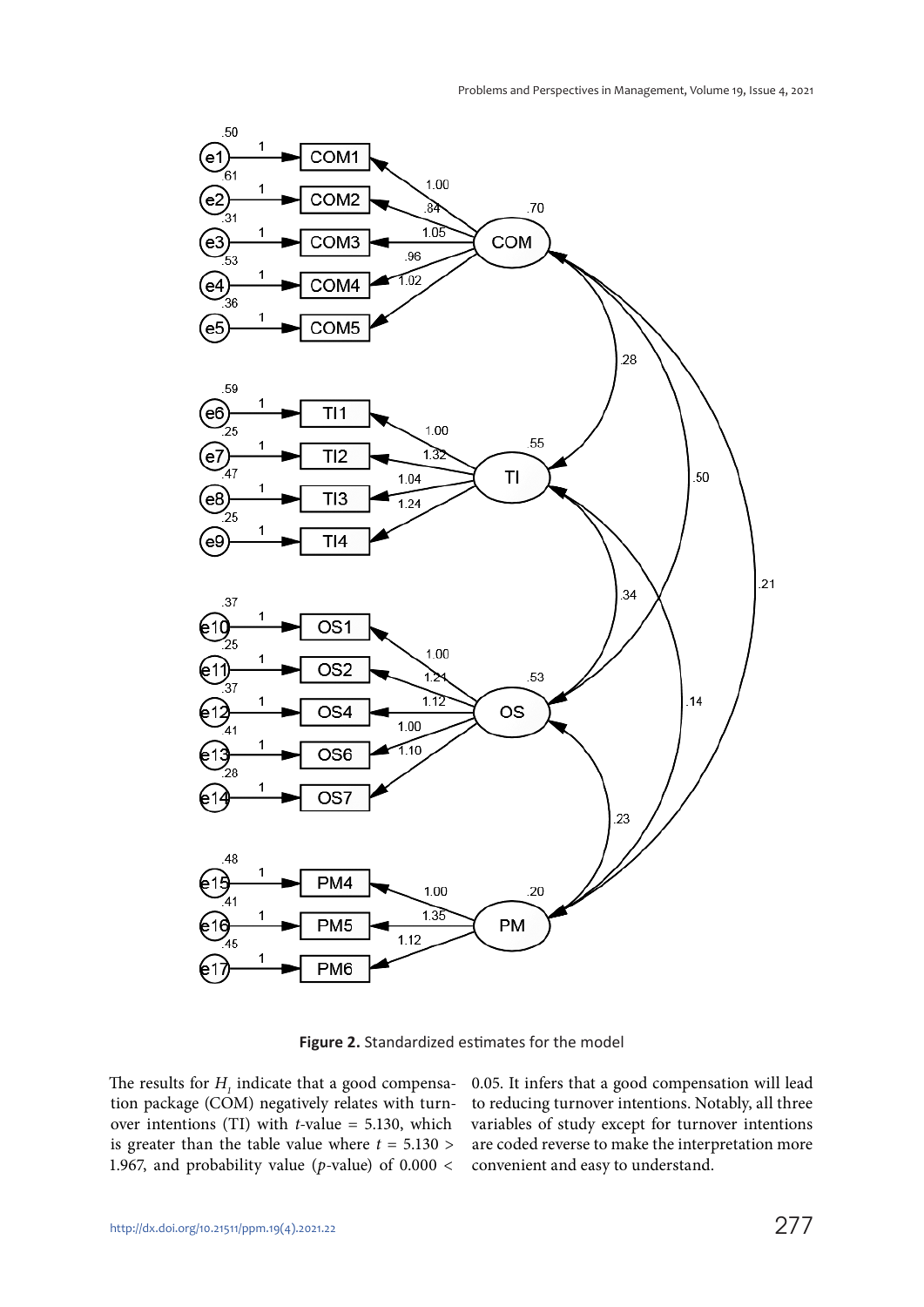$H_{2}$  is set to test the relationship between the compensation package and organizational support. The results show that compensation and organizational support are positively correlated with each other, where  $t$ -value = 7.542, which is greater than the table value ( $t = 5.130 > 1.967$ ) and probability value (p-value) is 0.000 < 0.05. This indicates a high amount of relationship among both the variables as it is obvious that compensation is more relevantly considered as part of organizational support. However, once the compensation is related to personnel management, it becomes difficult to notice this strong relationship. But results are quite obviously in favor of  $H<sub>3</sub>$ . Here it can be noticed that t-value is 4.835, which is higher than the table value ( $t = 4.835 > 1.967$ ) and probability value (p-value) is  $0.000 < 0.05$ . The results for  $H$ depict a similar trend of earlier constructs:  $t = 6.406$  > 1.967, and probability value (*p*-value) is  $0.000 < 0.05$ . This indicates that turnover intentions can be negated with a high amount of organizational support. The more supportive an organization and its policy to employees, the less tendency of leaving the organization or turnover will be found among employees.  $H<sub>5</sub>$  is to test the impact of personnel management policies on employee turnover intentions. These results emphasize the need for fair and transparent personnel management policies, which will negate turnover intentions. The results found that *t*-value is greater than the table value =  $4.098$ , where  $t = 4.098$  > 1.967, and probability value (*p*-value) is  $0.000 < 0.05$ . Therefore, this hypothesis can be easily accepted.

 $H_{\delta}$  is set to know the relationship between personnel management and organizational support. The results indicate that t-value is greater than the table value =  $5.478$ , where  $t = 5.478 > 1.967$ , and probability value ( $p$ -value) is  $0.000 < 0.05$ . The positive relationship between organizational support and personnel management is obvious and evident from the literature. In fact, organizational support is considered as the offshoot of good personnel management practices and policies. Therefore, it is quite evident from the discussion and the results reported in Table 4 that all the hypotheses stated in the study can be accepted.

#### **4. DISCUSSION**

The present study revealed different positive aspects of continuance employment with the organization as it identified diverse factors which negate

turnover intentions. To achieve research objectives, different hypotheses were formulated. The result clearly states that compensation plays a vital role in the continuation of current employment. Where, a good compensation package (COM) negatively relates with the turnover intention (TI) with a *t*-value = 5.130, which is greater than the table value. Henceforth, good compensation packages embedded employees and decreased turnover intentions. In line with Rathakrishnan et al. (2016), the results show that low compensation increases turnover intentions. It was further explained that lectures compare their salaries with the same kind of institutions in the same positions; in the case of mismatch, they consider leaving this job. In a similar manner, Amporful et al. (2018) also found that if university lectures are fairly treated in terms of their salary and promotion, they are encouraged to work better for an organization.

The results indicate a positive relationship between compensation package and organizational support. It is shown that compensation and organizational support are positively correlated with each other (*t*-value = 7.542, which is greater than the table value). Choi (2006) also concluded that better compensation and a better work environment encourage the continuance of employment with the current organization and negate turnover intentions. The findings indicate a relationship between personnel management and compensation, but it is not as strong as organizational support. The study explained that when employees are getting organizational support in the form of better learning opportunities, better work environment, understanding employee contribution, and encouraging them to improve their abilities, these factors highly influence academicians to stay with current institutions and decrease their turnover intentions. Better personnel management policies negate turnover intentions. The study also suggests that academicians working in private business schools want organizational support and the implication of personnel management.

Thus, the study empirically tested the applicability of three theories, namely organizational support theory, equity theory, and social exchange theory, to negate turnover intentions. Finally, it provided empirical evidence in their support. The results align with Rathakrishnan et al. (2016), who also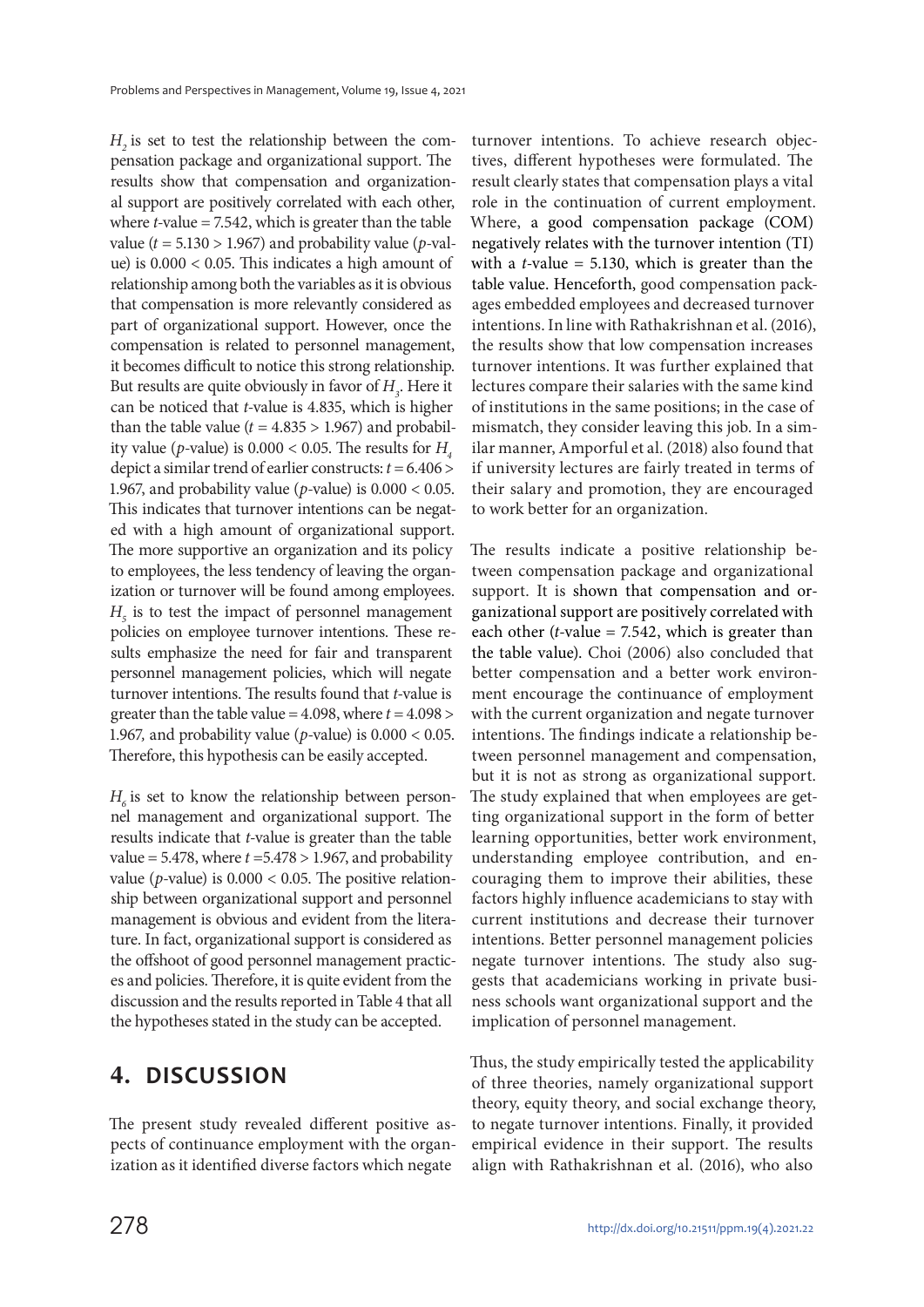validated equity theory and social exchange theory and found significant relations of compensation satisfaction with turnover intention. This paper strongly supports equity theory as hypotheses testing results indicate that academicians working in private business schools expect higher or equal compensation from the same type of institutions, and adequate compensation negates turnover intentions. The study also supports organizational support theory and social exchange theory as reasonable compensation and organizational support also negate the turnover intention, compensation and organizational support are also positively associated with each other.

## **CONCLUSION**

The objectives were to investigate the factors that can cause turnover intentions of academicians. Specifically, the study was conducted to test the relationship between compensation satisfaction, organizational support, personal management, and turnover intentions. The hypotheses were tested using the structural equation modeling (SEM) approach. The results clearly state that compensation satisfaction is negatively associated with turnover intentions, which means once employees feel satisfied with the compensation package, that leads to a continuance of employment. These findings are in contrast to previous studies which reported that once academicians are compensated fairly, they are encouraged to stay with their current organization, thus they are unlikely to leave the current job. On the other hand, other variables such as organizational support and personal management also have a negative relationship with turnover intentions. This result clearly implies that academicians are looking to be more committed towards their organization once they get organizational support and with the implications of personnel management policies. Thus, it is confirmed that organizational support and personnel management affect the desire of academicians to stay with their current organization. Therefore, managers should design better compensation packages as per current industry trends to bind academicians with the organization and avoid unwanted turnover consequences. On the other hand, they should make policies to enhance learning opportunities and employee participation and encourage them to work towards organizational goals to gain a competitive advantage.

## **AUTHOR CONTRIBUTIONS**

Conceptualization: Shaha Faisal, Mohammad Naushad. Data curation: Shaha Faisal, Mohammad Naushad. Formal analysis: Shaha Faisal, Mohammad Naushad. Investigation: Shaha Faisal, Mohammad Naushad. Methodology: Shaha Faisal, Mohammad Naushad. Project administration: Mohammad Naushad. Software: Shaha Faisal, Mohammad Naushad. Supervision: Shaha Faisal, Mohammad Naushad. Validation: Shaha Faisal. Visualization: Shaha Faisal. Writing – original draft: Shaha Faisal, Mohammad Naushad. Writing – review & editing: Shaha Faisal, Mohammad Naushad.

## **REFERENCES**

- 1. Adams, J. S. (1963). Towards an understanding of inequity. Journal of Abnormal and Social Psychology, 67(5), 422-436. https://doi. org/10.1037/h0040968
- 2. Alam, A., & Asim, M. (2019). Relationship between job

satisfaction and turnover intention. International Journal of Human Resources Studies, 9(2), 2162-3058. http://dx.doi. org/10.5296/ijhrs.v9i2.14618

3. Allen, D. G., Shore, L. M., & Griffeth, R. W. (2003). The role of perceived organizational support and supportive human resource practices in the turnover process. Journal of Management,  $29(1)$ , 99-118. https://doi.org/10.1016/ S0149-2063(02)00222-2

4. Ambrose, M. L., & Schminke, M. (2003). Organization structure as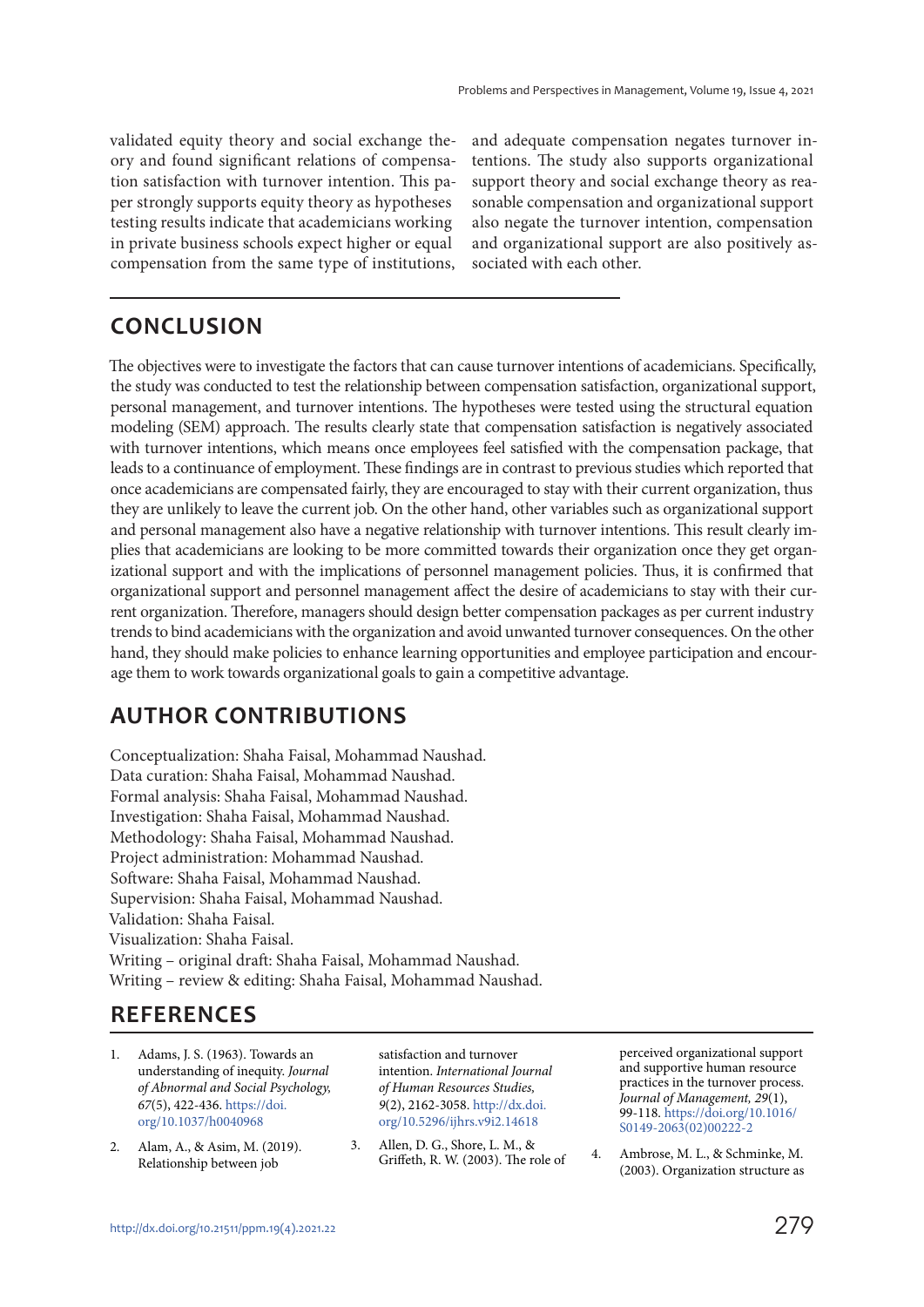a moderator of the relationship between procedural justice, interactional justice, perceived organizational support, and supervisory trust. Journal of Applied Psychology, 88(2), 295-305. https://doi.org/10.1037/0021- 9010.88.2.295

- 5. Amporful, M. O., Oteng, P. A., & Amoabeng, U. A. (2018). Factors that Contribute to Motivation and Job Satisfaction of Lecturers in Selected Technical Universities in Ghana. European Journal of Business and Management, 10(35), 39-45. Retrieved from https:// www.iiste.org/Journals/index.php/ EJBM/article/view/45655
- 6. Anis, A., Khan, M. A., & Humayoun, A. A. (2011). Impact of organizational commitment on job satisfaction and employee retention in pharmaceutical industry. African Journal of Business Management, 5(17), 7316- 7324. https://doi.org/10.5897/ AJBM10.1296
- 7. Bagozzi, R. P., Yi, Y., & Singh, S. (1991). On the use of structural equation models in experimental designs: Two extensions. International Journal of Research in Marketing, 8(2), 125-140. https://doi.org/10.1016/0167- 8116(91)90020-8
- Bakker, A. B., & Demerouti, E. (2007). The job demands‐resources model: State of the art. Journal of managerial psychology, 22, 309-328. https://doi. org/10.1108/02683940710733115
- 9. Bakker, A. B., Demerouti, E., & Verbeke, W. (2004). Using the job demands‐resources model to predict burnout and performance. Human Resource Management, 43(1), 83-104. http:// dx.doi.org/10.1002/hrm.20004
- 10. Baran, B. E., Shanock, L. R., & Miller, L. R. (2012). Advancing organizational support theory into the twenty-first century world of work. Journal of Business and Psychology, 27(2), 123-147. https://doi.org/10.1007/s10869- 011-9236-3
- 11. Biron, M., & Boon, C. (2013). Performance and turnover

intentions: a social exchange perspective. Journal of Managerial Psychology, 28(5), 511-531. http:// dx.doi.org/10.1108/JMP-09-2011- 0054

- 12. Bothma, F. C., & Roodt, G. (2012). Work-based identity and work engagement as potential antecedents of tperformance and turnover intention: Unravelling a complex relationship. SA Journal of Industrial Psychology/SA Tydskrif vir Bedryfsielkunde, 38(1), a893. http://dx.doi.org/10.4102/sajip. v38i1.893
- 13. Byrne, B. M. (2010). Structural Equation Modeling With AMOS: Basic Concepts, Applications, and Programming (2nd ed.). New York: Routledge. https://doi. org/10.4324/9780203805534
- 14. Chiu, R. K., & Francesco, A. M. (2003). Dispositional traits and turnover intention. International Journal of Manpower, 24(3), 284-298. https://doi. org/10.1108/01437720310479741
- 15. Cho, S., Johanson, M. M., & Guchait, P. (2009). Employees intent to leave: A comparison determinants of intent to leave versus intent to stay. International Journal of Hospitality Managementt, 28(3), 374- 381. https://doi.org/10.1016/j. ijhm.2008.10.007
- 16. Choi, K. (2006). A structural relationship analysis of hotel employee's turnover intention. Asia Pacific Journal of Tourism Research, 11(4), 321-337. https://doi. org/10.1080/10941660600931150
- 17. Choi, S., & Rainey, H. G. (2014). Organizational fairness and diversity management in public organizations: Does fairness matter in managing diversity? Review of Public Personnel Administration, 34(4), 307-331. http://dx.doi. org/10.1177/0734371X13486489
- 18. Cohen-Charash, Y., & Spector, P. E. (2001). The role of justice in organizations: A meta-analysis. Organizational Behavior and Human Decision Processes, 86(2), 278-321. https://doi.org/10.1006/ obhd.2001.2958
- 19. Cole, M. S., Schaninger Jr, W. S., & Harris, S. G. (2002). The

workplace social exchange network: A multilevel, conceptual examination. Group & Organization Management, 27(1), 142-167. Retrieved from https:// journals.sagepub.com/doi/10.1177 /1059601102027001008

- 20. Cropanzano, R., & Mitchell, M. S. (2005). Social exchange theory: An interdisciplinary review. Journal of Management, 31, 874-900. Retrieved from https://journals.sagepub.com/ doi/10.1177/0149206305279602
- 21. DeConinck, J. B. (2010). The effect of organizational justice, perceived organizational support, and perceived supervisor support on marketing employees' level of trust. Journal of Business Research, 63(12), 1349-1355. https://doi. org/10.1016/j.jbusres.2010.01.003
- 22. DeConinck, J. B., & Johnson, J. T. (2009). The effects of perceived supervisor support, perceived organizational support, and organizational justice on turnover among salespeople. Journal of Personal Selling & Sales Management, 29(4), 333- 350. http://dx.doi.org/10.2753/ PSS0885-3134290403
- 23. Eisenberger, R., Huntington, R., Hutchison, S., & Sowa, D. (1986). Perceived organizational support. Journal of Applied psychology, 71(3), 500.
- 24. Faisal, S., Naushad, M., & Faridi, M. R. (2020). A Study on The Level and Relationship of Job Embeddedness and Turnover Intentions among Saudi Arabian Working-class. Management Science Letters, 10, 3167-3172. https://doi.org/10.5267/j. msl.2020.5.005
- 25. Fishbein, M., & Ajzen, I. (1977). Belief, attitude, intention, and behavior: An introduction to theory and research. Philosophy and Rhetoric, 10(2), 177-187.
- 26. Fornell, C., & Larcker, D. F. (1981). Structural Equation Models with Unobservable Variables and Measurement Error: Algebra and Statistics. Journal of Marketing Research, 18(3), 382-388. https:// doi.org/10.2307/3150980
- 27. Greenberg, J. (1987). A taxonomy of organizational justice theories.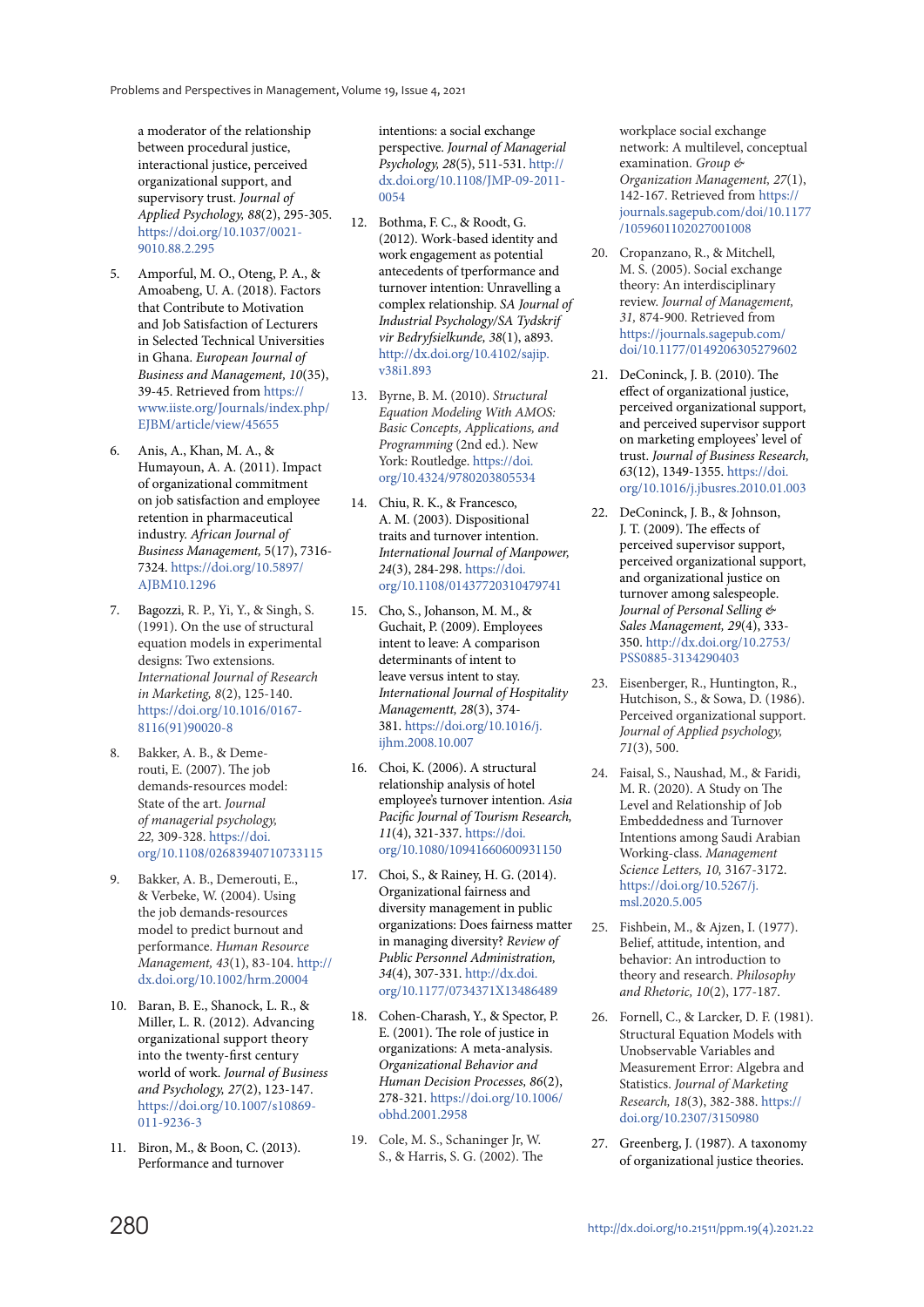Academy of Management Review, 12(1), 9-22. https://doi. org/10.5465/amr.1987.4306437

- 28. Griffeth, R. W., Hom, P. W., & Gaertner, S. (2000). A metaanalysis of antecedents and correlates of employee turnover: Update, moderator tests, and research implications for the next millennium. Journal of Management, 26(3), 463-488. http://dx.doi.org/10.1016/S0149- 2063(00)00043-X
- 29. Hair Jr, J. F., Matthews, L. M., Matthews, R. L., & Sarstedt, M. (2017). PLS-SEM or CB-SEM: updated guidelines on which method to use. International Journal of Multivariate Data Analysis, 1(2), 107. http://dx.doi. org/10.1504/IJMDA.2017.087624
- 30. Hair, J. F., Ringle, C. M., & Sarstedt, M. (2013). Partial least squares structural equation modeling: Rigorous applications, better results and higher acceptance. Long range planning, 46(1-2), 1-12. Retrieved from https://papers.ssrn.com/sol3/papers.cfm?abstract\_id=2233795
- 31. Harhara, A. S., Singh, S. K., & Hussain, M. (2015). Correlates of employee turnover intentions in oil and gas industry in the UAE. International Journal of Organizational Analysis, 23(3), 493-504. Retrieved from https:// www.econbiz.de/Record/ correlates-of-employee-turnoverintentions-in-oil-and-gas-industry-in-the-uae-harhara-afifsaif/10011403513
- 32. Hofmann, Y. E., & Strobel, M. (2020). Transparency goes a long way: information transparency and its effect on job satisfaction and turnover intentions of the professoriate. Journal of Business Economics, 90(5), 713-732. https:// doi.org/10.1007/s11573-020- 00984-0
- 33. Hwang, J. I., & Chang, H. (2009). Work climate perception and turnover intention among Korean hospital staff. International Nursing Review, 56(1), 73-80. https://doi.org/10.1111/j.1466- 7657.2008.00641.x
- 34. Jacobs, E., & Roodt, G. (2007). The development of a knowledge sharing construct to predict turnover intentions. Aslib Proceedings, 59(3), 229-248. https://doi. org/10.1108/00012530710752034
- 35. Jeswani, S., & Dave, S. (2012). Impact of individual personality on turnover intention: A study on faculty members. Management and Labour Studies, 37(3), 253-265. https://doi. org/10.1177/0258042X13484837
- 36. Jung, H., Jung, S. Y., Lee, M. H., & Kim, M. S. (2020). Assessing the presence of post-traumatic stress and turnover intention among nurses post-Middle East respiratory syndrome outbreak: the importance of supervisor support. Workplace health & safety, 68(7), 337-345. https://doi. org/10.1177/2165079919897693
- 37. Kim, J. K., & Kim, M. J. (2011). A review of research on hospital nurses' turnover intention. Journal of Korean Academy of Nursing Administration, 17(4), 538-550. https://doi.org/10.11111/jkana.2011.17.4.538
- 38. Kim, N. (2014). Employee turnover intention among newcomers in travel industry. International Journal of Tourism Research, 16(1), 56-64. http:// dx.doi.org/10.1002/jtr.1898
- 39. Kumar, K., & Gupta, G. (2009). Perceived organizational justice, job satisfaction and turnover intentions: a co-relational study. Gujarat Journal of Psychology, 1, 25-26.
- 40. Kurtessis, J. N., Eisenberger, R., Ford, M. T., Buffardi, L. C., Stewart, K. A., & Adis, C. S. (2017). Perceived organizational support: A meta-analytic evaluation of organizational support theory. Journal of Management, 43(6), 1854-1884. https://doi. org/10.1177/0149206315575554
- 41. Lee, Y., Lee, M., & Bernstein, K. (2013). Effect of Workplace Bullying and Job Stress on Turnover Intention in Hospital Nurses. Journal of Korean Academy of Psychiatric and Mental Health Nursing, 22(2), 77-87. http://dx.doi. org/10.12934/jkpmhn.2013.22.2.77
- 42. Malek, K., Kline, S. F., & DiPietro, R. (2018). The impact of manager training on employee turnover intentions. Journal of Hospitality and Tourism Insights, 1(3), 203- 219. https://doi.org/10.1108/JHTI-02-2018-0010
- 43. McEntee, A., Roche, A. M., Kostadinov, V., Hodge, S., & Chapman, J. (2021). Predictors of turnover intention in the nongovernment alcohol and other drug sector. Drugs: Education, Prevention and Policy, 28(2), 181- 189. https://doi.org/10.1080/09687 637.2020.1759508
- 44. Mishra, S. K., & Bhatnagar, D. (2010). Linking emotional dissonance and organizational identification to turnover intention and emotional well‐being: A study of medical representatives in India. Human Resource Management, 49(3), 401-419. https://doi.org/10.1002/ hrm.20362
- 45. Mobley, W. H. (1977). Intermediate linkages in the relationship between job satisfaction and employee turnover. Journal of Applied Psychology, 62(2), 237-240. https://doi.org/10.1037/0021- 9010.62.2.237
- 46. Mosadeghrad, A. M., Ferlie, E., & Rosenberg, D. (2008). A study of the relationship between job satisfaction, organizational commitment and turnover intention among hospital employees. Health services management research, 21(4), 211-227. https://doi.org/10.1258/ hsmr.2007.007015
- 47. Nazim, A., & Shahid, J. (2012). Relationship between organisational justice and organisational commitment and turnover intentions amongst medical representatives of pharmaceuticals companies of Pakistan. Journal of Management Sciences, 6(2), 201-212. Retrieved from https://www.qurtuba.edu.pk/ jms/default\_files/JMS/6\_2/JMS\_ July\_December2012\_201-212.pdf
- 48. Oladunmoye, E. O. (2017). Behavioural predictors of employee turnover intention in